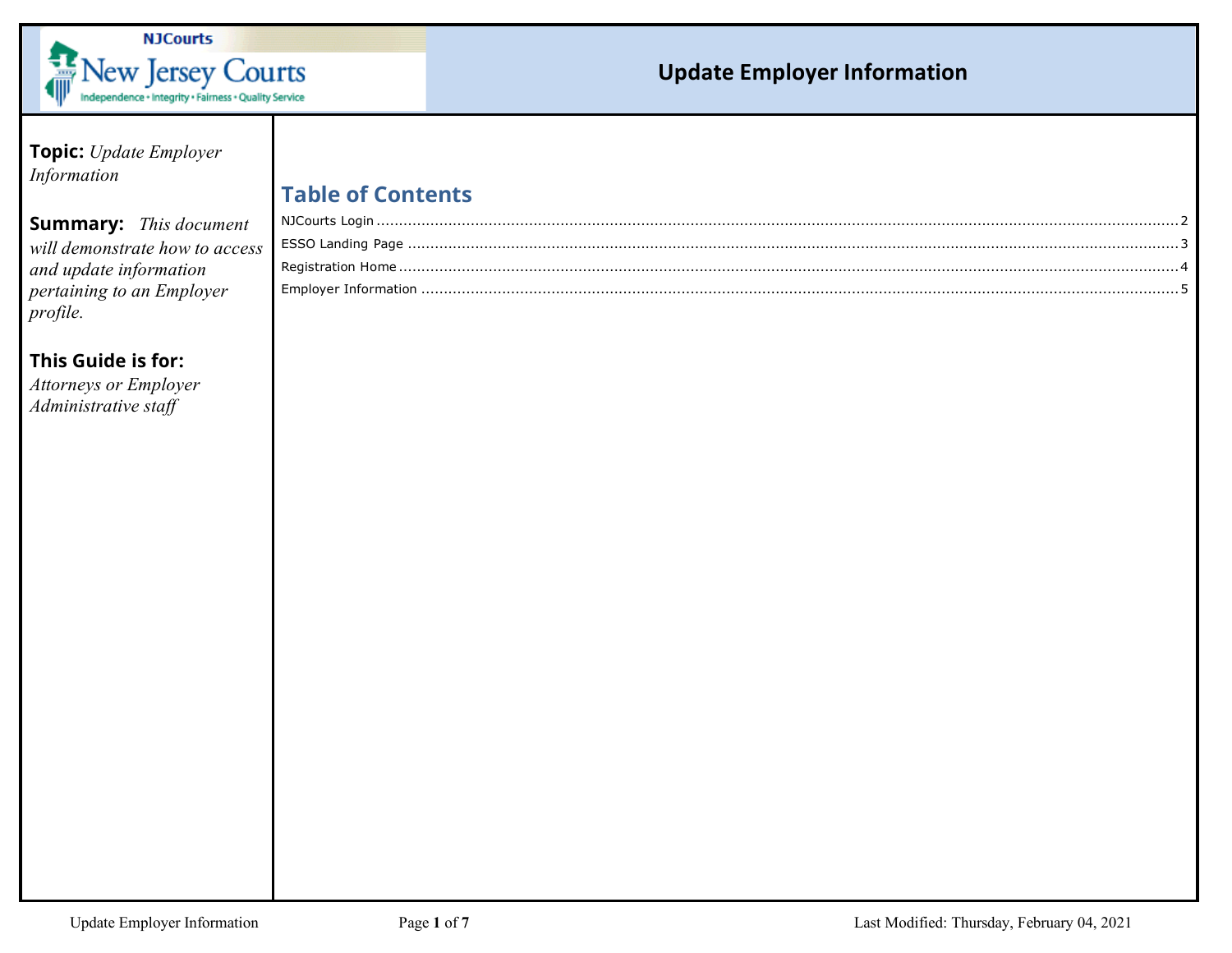

#### **NJCourts Login**

<span id="page-1-0"></span>To begin, you will need to sign in with the nine character ID for your firm or legal institution (this type of ID likely begins with an "F", "H" or "L") and the password.

**NOTE**: If you forgot your password, or have never logged in with this ID it may be necessary to receive a temporary password. Please contact the Superior Court Clerk's Office at 609-421- 6100 to obtain a temporary password.

| New Jersey Courts                                                                                                                                                                                                                                                    |                                                                                                  |                       |  |
|----------------------------------------------------------------------------------------------------------------------------------------------------------------------------------------------------------------------------------------------------------------------|--------------------------------------------------------------------------------------------------|-----------------------|--|
| Log in help                                                                                                                                                                                                                                                          | Enter user ID and password. If you have been provided with a temporary<br>password, login below. |                       |  |
| To request information about your existing ID click Forgot User ID?<br>Follow the steps below if you're receiving Authentication Failed error message after logging in.<br>I. Click the Forgot Password? link                                                        | User ID <sup>*</sup><br>F00000298                                                                | Forgot User ID?<br>畾  |  |
| 2. Answer the security questions when prompted<br>3. An email will be sent to the email address used to activate the account<br>4. Open the email and follow the instructions                                                                                        | Password '<br>                                                                                   | Forgot Password?<br>畾 |  |
| If you are still not able to successfully login after resetting your password, please contact the Help Desk at 609-421-6100 and someone will<br>assist you.                                                                                                          |                                                                                                  | Login                 |  |
| To access the New Jersey Courts website click NJCourts.gov<br><b>Browser compatibility</b>                                                                                                                                                                           | <b>Resend Activation Email</b>                                                                   |                       |  |
| There is a known issue with Internet Explorer Version 11 running on Windows 10 which is causing users to attempt to login multiple times unsuccessfully.<br>If you encounter this issue, please use another browser (e.g., Chrome, Microsoft Edge, Safari, Firefox). |                                                                                                  |                       |  |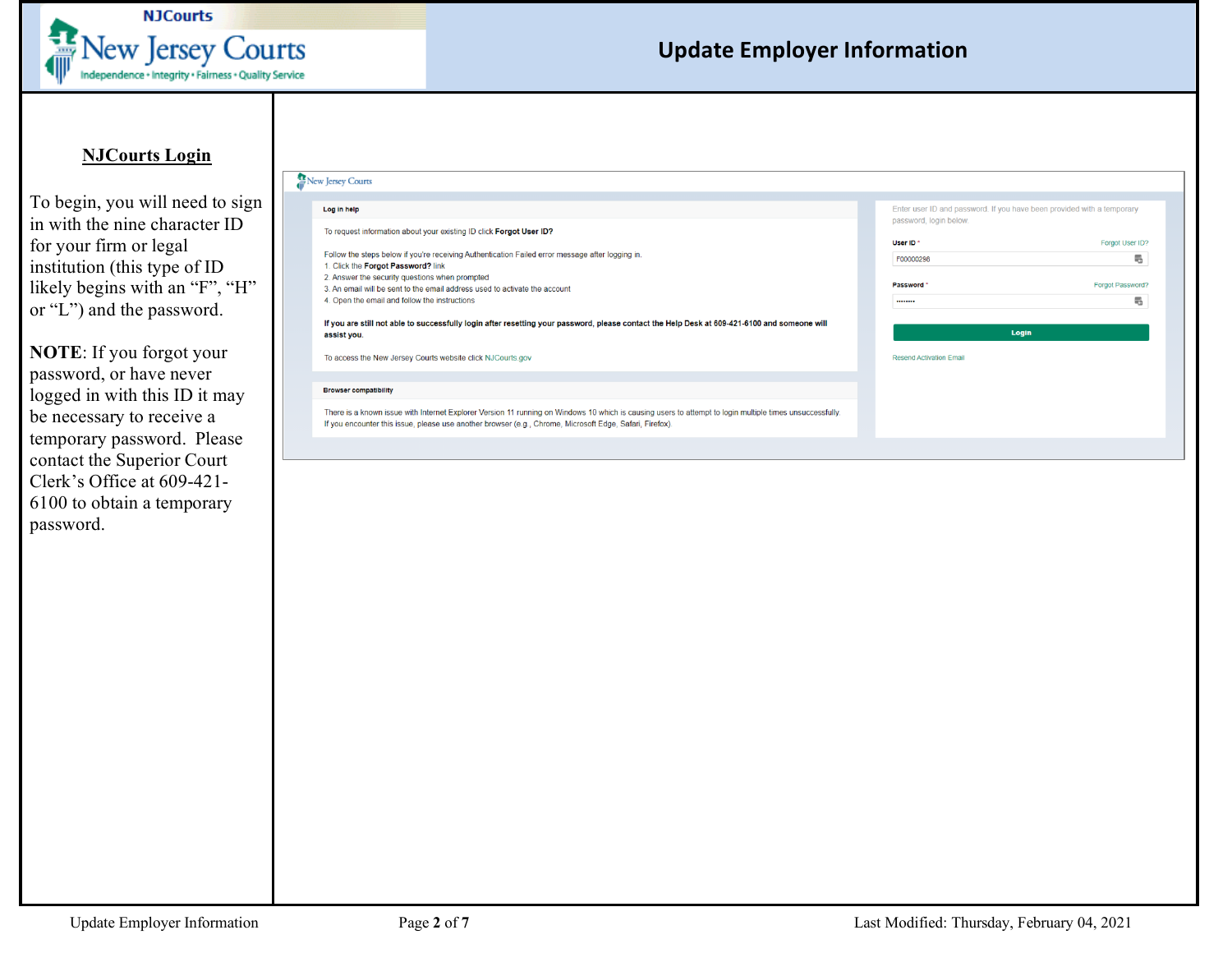

### <span id="page-2-0"></span>**ESSO Landing Page**

The ESSO (Enterprise Single Sign On) home page will display your Judiciary applications in the left-hand navigation menu.

1. Select Employer **Registration and** Payment.

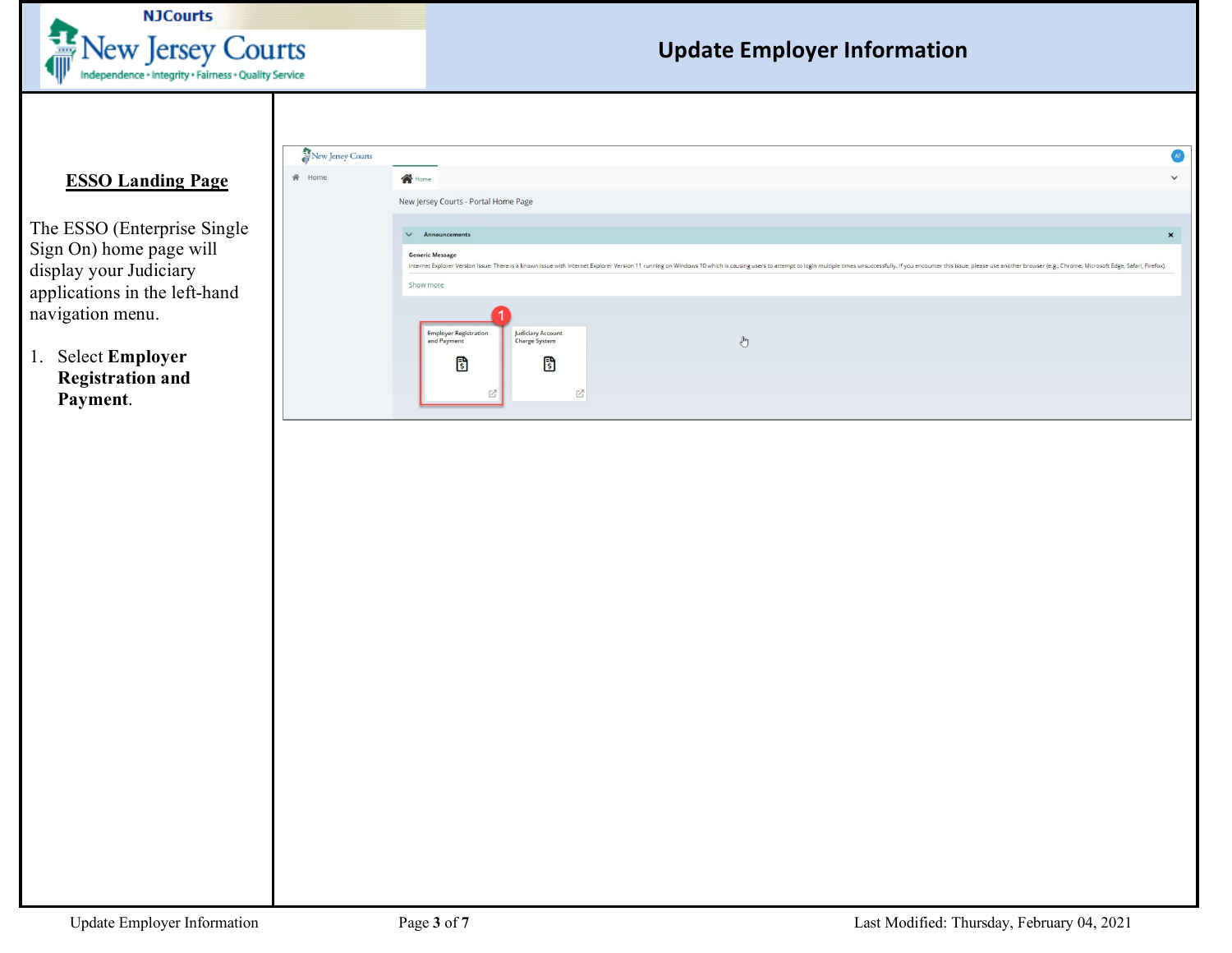

#### <span id="page-3-0"></span>**Two-Factor Authentication**

It is necessary to select an additional verification method (SMS Text or Email) to authenticate user access to the **Employer Registration and Payment**.

- 1. Confirm verification method.
- 2. Enter One-Time Passcode sent to method selected.
- 3. Click **Login**.

#### **Registration Home**

The Employer Registration home screen will display tiles that correspond to actions you may initiate.

1. Select **"Update Employer Information"** to begin updating the employer profile**.** 

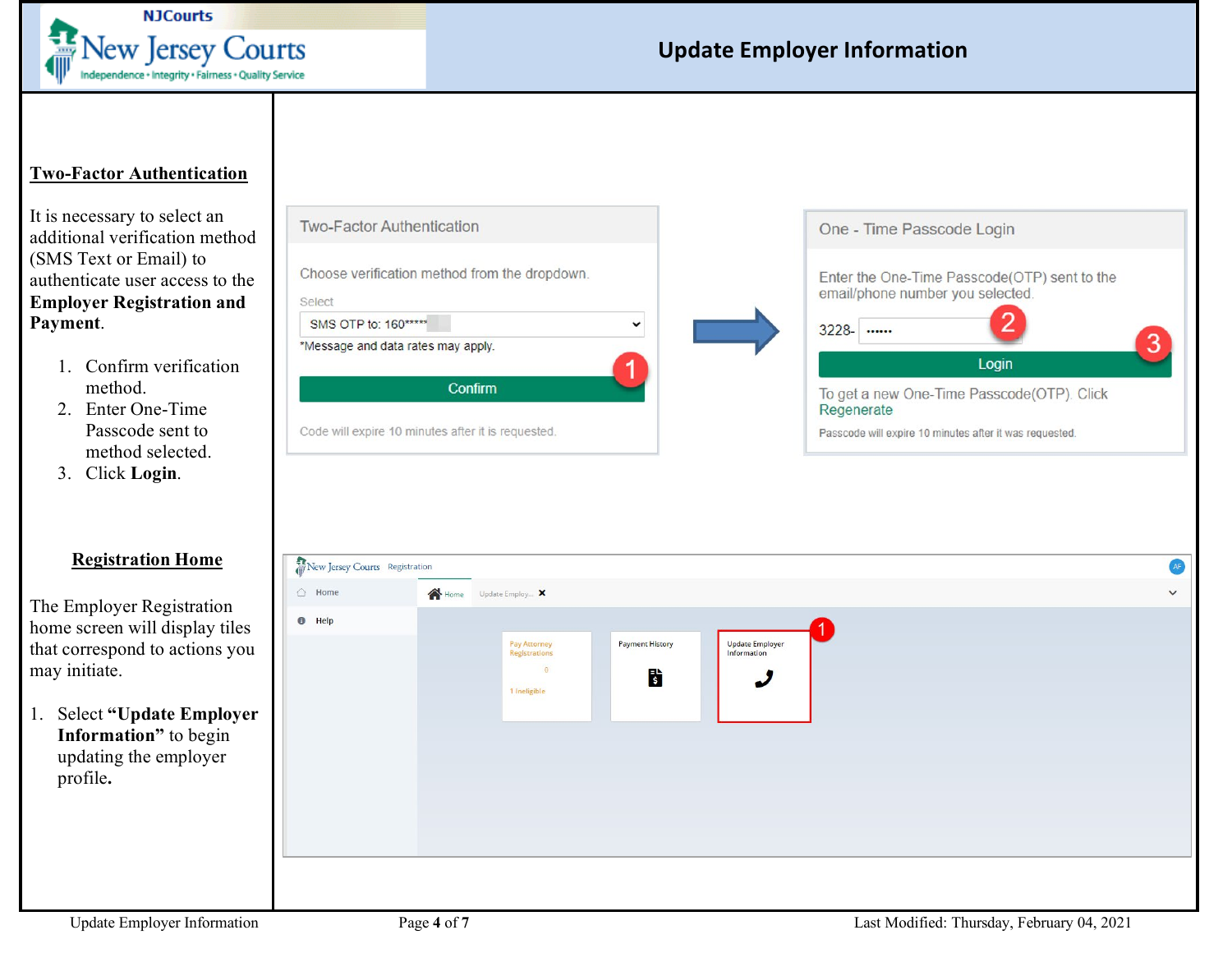

<span id="page-4-0"></span>

| <b>Employer Information</b>                                                                                                                                | $\bullet$ Help                                      | <b>Employer Information</b>                                               |                        |                                                                                                             |                                                                                                                                               |                                                |                                       |                                                                                                                                                                                                                                                                                                                                                                                                                                                                                                                                                                                                                                                                                                                             |  |
|------------------------------------------------------------------------------------------------------------------------------------------------------------|-----------------------------------------------------|---------------------------------------------------------------------------|------------------------|-------------------------------------------------------------------------------------------------------------|-----------------------------------------------------------------------------------------------------------------------------------------------|------------------------------------------------|---------------------------------------|-----------------------------------------------------------------------------------------------------------------------------------------------------------------------------------------------------------------------------------------------------------------------------------------------------------------------------------------------------------------------------------------------------------------------------------------------------------------------------------------------------------------------------------------------------------------------------------------------------------------------------------------------------------------------------------------------------------------------------|--|
| After clicking the "Update<br>Employer Information" tile, a<br>screen will display employer<br>details.                                                    |                                                     | Employer<br>Name<br>CONNELL CONNELLS CAMASSA & YURO                       |                        | ID<br>F00000298                                                                                             |                                                                                                                                               | Email                                          | ERIC.DAWSON@LAB.JUDICIARY.STATE.NJ.US | ℐ                                                                                                                                                                                                                                                                                                                                                                                                                                                                                                                                                                                                                                                                                                                           |  |
| If required fields are not<br>entered, it will not be possible<br>to later perform some<br>employer functions like bulk<br>pay for attorney registrations. |                                                     | Notification for 2-Factor Authentication<br>Country<br>United States (+1) |                        | an exemption, please contact Superior Court Clerk's Office at (609) 421 - 6100.<br>Cell Phone<br>6095551234 |                                                                                                                                               | Email                                          | ERIC.DAWSON@NJJUDLAB.NJCOURTS.GOV     | The cell phone and email information provided is not accessible to the public (unless the email address also has been provided for electronic filing). This information will be used to send alerts to help manage your<br>account security preferences and for certain official business purposes. Message and data rates may apply for cell phone messages. You may edit the cell phone or email address now or in the future. If you require<br>If you would like to make changes to this information,<br>please access your profile on NJ Courts - Portal Home Page<br>(top right corner avatar that contains your initials).<br>Contact<br>Phone<br>Í<br>609-633-7451<br><b>Close</b><br><b>B</b> Save <b>X</b> Cancel |  |
| Required Fields include:                                                                                                                                   |                                                     | Administrator<br><b>First Name</b><br>+Add administrator                  | <b>Last Name</b>       | Position                                                                                                    | Phone number                                                                                                                                  | Extension                                      | Email                                 |                                                                                                                                                                                                                                                                                                                                                                                                                                                                                                                                                                                                                                                                                                                             |  |
|                                                                                                                                                            |                                                     | <b>Address List</b><br>Address<br>2 HWY 356, STE 2<br>+Add Branch         | City<br><b>TRENTON</b> | State<br><b>NEW JERSEY</b>                                                                                  | Zip/Postal Code<br>08625                                                                                                                      | County<br><b>MERCER</b>                        | Country<br><b>UNITED STATES</b>       |                                                                                                                                                                                                                                                                                                                                                                                                                                                                                                                                                                                                                                                                                                                             |  |
|                                                                                                                                                            |                                                     |                                                                           |                        |                                                                                                             | If an address is no longer associated to the firm, please submit this form to Office of Attorney Ethics to delete the address from your firm. |                                                |                                       |                                                                                                                                                                                                                                                                                                                                                                                                                                                                                                                                                                                                                                                                                                                             |  |
| 1. Confirm the Employer<br>Name and Email.<br>Select to update                                                                                             | Employer<br>Name<br>CONNELL CONNELLS CAMASSA & YURO |                                                                           | ID<br>F00000298        |                                                                                                             | Email                                                                                                                                         |                                                | ERIC.DAWSON@LAB.JUDICIARY.STATE.NJ.US |                                                                                                                                                                                                                                                                                                                                                                                                                                                                                                                                                                                                                                                                                                                             |  |
| information, if<br>necessary. Update<br>information and click<br>Save.                                                                                     | Employer<br>Name<br>CONNELL CONNELLS CAMASSA & YURO | ID<br>F00000298                                                           |                        |                                                                                                             |                                                                                                                                               | Email<br>ERIC.DAWSON@LAB.JUDICIARY.STATE.NJ.US |                                       |                                                                                                                                                                                                                                                                                                                                                                                                                                                                                                                                                                                                                                                                                                                             |  |
|                                                                                                                                                            |                                                     |                                                                           |                        |                                                                                                             |                                                                                                                                               |                                                |                                       |                                                                                                                                                                                                                                                                                                                                                                                                                                                                                                                                                                                                                                                                                                                             |  |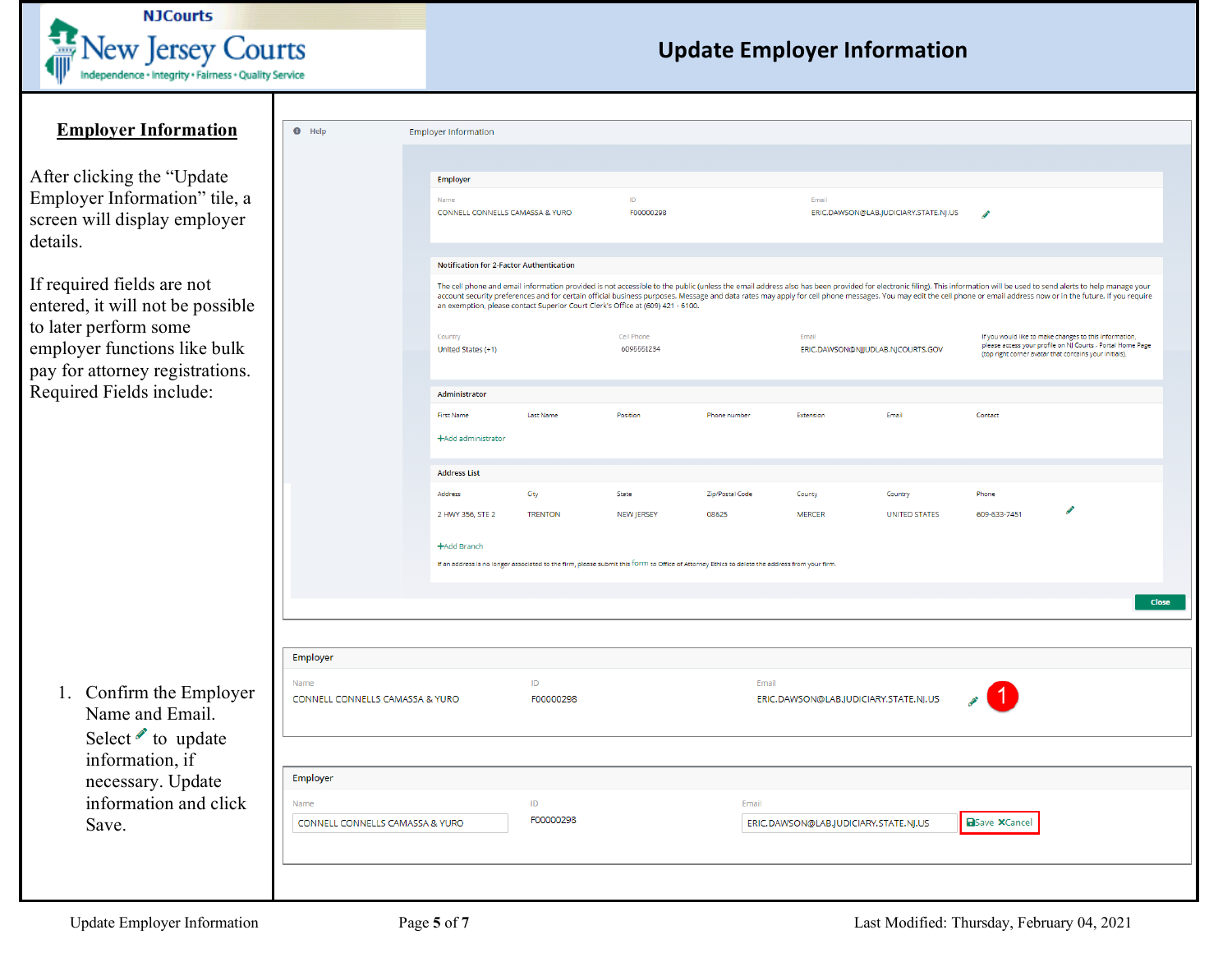